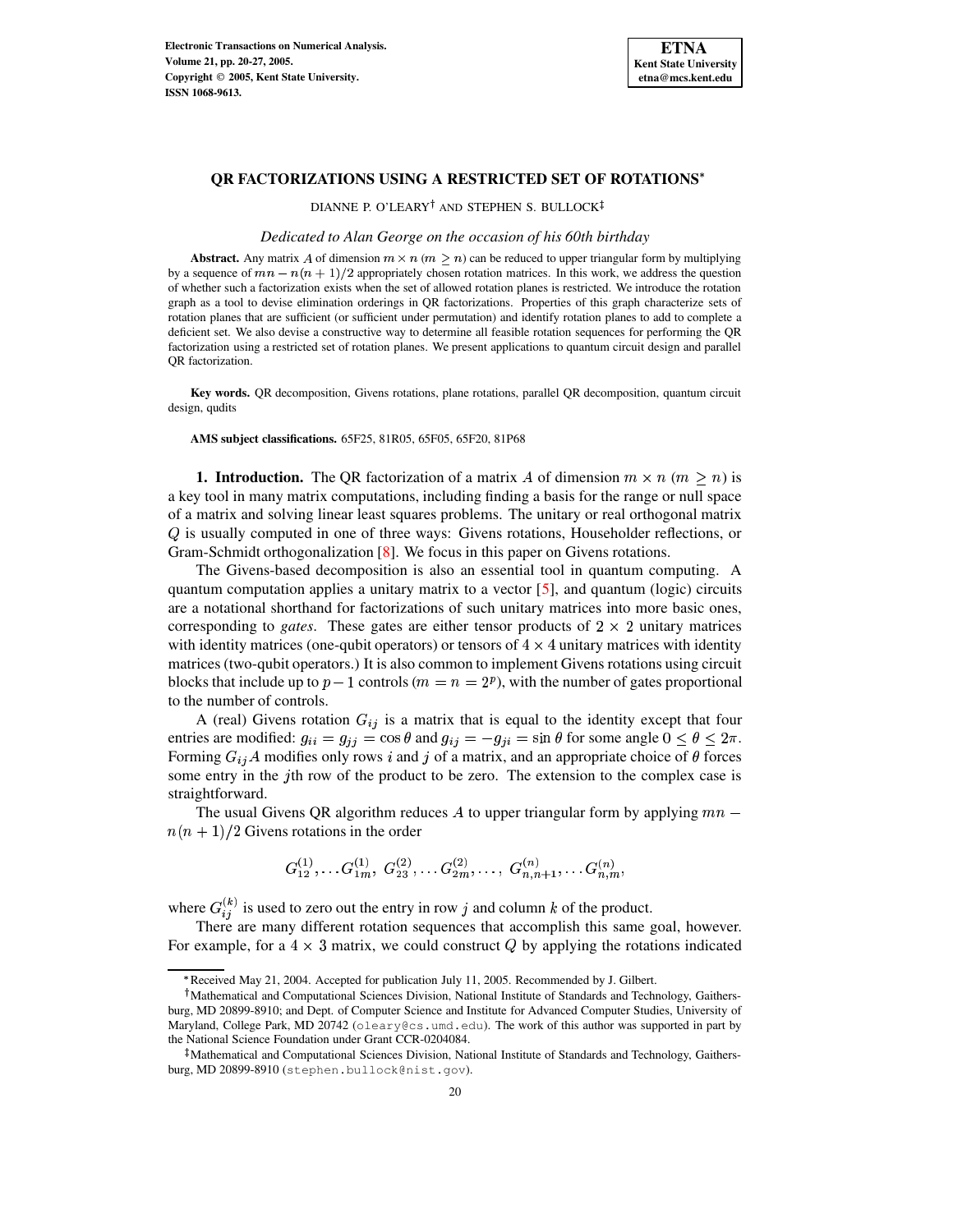# QR FACTORIZATIONS USING A RESTRICTED SET OF ROTATIONS 21

above

$$
\,G_{12}^{(1)}, G_{13}^{(1)}, G_{14}^{(1)}, G_{23}^{(2)}, G_{24}^{(2)}, G_{34}^{(3)}
$$

or by applying this sequence of rotations:

$$
G_{34}^{(1)}, G_{23}^{(1)}, G_{12}^{(1)}, G_{34}^{(2)}, G_{23}^{(2)}, G_{34}^{(3)}.\nonumber\\
$$

Both sequences produce an upper triangular  $R$  using the minimal number of rotations.

However, performance can vary based on the choice of ordering of Givens rotations. Moreover, some rotation planes might not be available.

- Commercial computers have memory hierarchies (involving registers, cache levels, main memory, disks, etc.), so some pairs of rows are faster to access than others. Thus, in order to obtain optimal performance, the choice of rotations must depend on the layout of the matrix in memory.
- For parallel or grid computing with memory distributed among processors, the choice of rotations should minimize the amount of processor communication, and this again depends on how the matrix is distributed among processors.
- In quantum circuit design, applying a rotation for which the binary representations of  $i-1$  and  $j-1$  differ in a single bit can be accomplished by a single fully-controlled one-qubit rotation (a particular Givens rotation) and hence costs a small number of gates. All other rotations require a permutation of data before the rotation is applied and thus should be avoided.
- Since many atoms and ions have more than two hyperfine energy levels for the electron into which quantum data might be encoded, there is also interest in quantum multi-level logics (qudits.) However, selection rules apply to these hyperfine levels, meaning that some but not all choices of Givens rotation planes can be accessed using laser pulses.

Therefore, it is important to determine whether a given set of rotation planes  $\{(i, j)\}$  can be used to reduce a matrix to upper triangular form using a minimal number of rotations. We will call such a set of rotation planes *complete*. In this paper we provide a constructive answer to the following question:

Given a set of allowed rotation planes  $\{(i,j)\}$ , is there an algorithm to reduce any  $m \times n$  matrix A to upper triangular form using  $mn - n(n+1)/2$ rotations in those planes?

In other words, is the set of allowed rotation planes complete?

In the next section we answer this question, and then in Section 3 we illustrate the application of our result.

**2. Necessary and Sufficient Conditions for Completeness of a Set of Rotations.** The key to the solution of our problem is the *rotation graph*, an undirected graph of nodes with a connection between node i and node j if a rotation is allowed in plane  $(i, j)$ . A sample rotation graph is given in Figure [2.1.](#page-2-0) There are 4 edges and therefore 4 allowed rotation planes.

A *feasible rotation sequence* for step k of a triangularization will be a sequence of  $m - k$ allowed rotation planes that can be used to reduce the elements in rows  $k+1$  through m of column  $k$  to zero.

One other definition is useful. Consider deleting the nodes of a tree one-by-one, with the root deleted last, in any order that leaves a connected tree at each stage. From such an *admissible node ordering*, the list of edges  $(i, j)$  in the order in which node j was deleted defines an admissible advantaging For properly farm a tree from the graph in Figure 2.1 defines an *admissible edge ordering*. For example, form a tree from the graph in Figure [2.1](#page-2-0)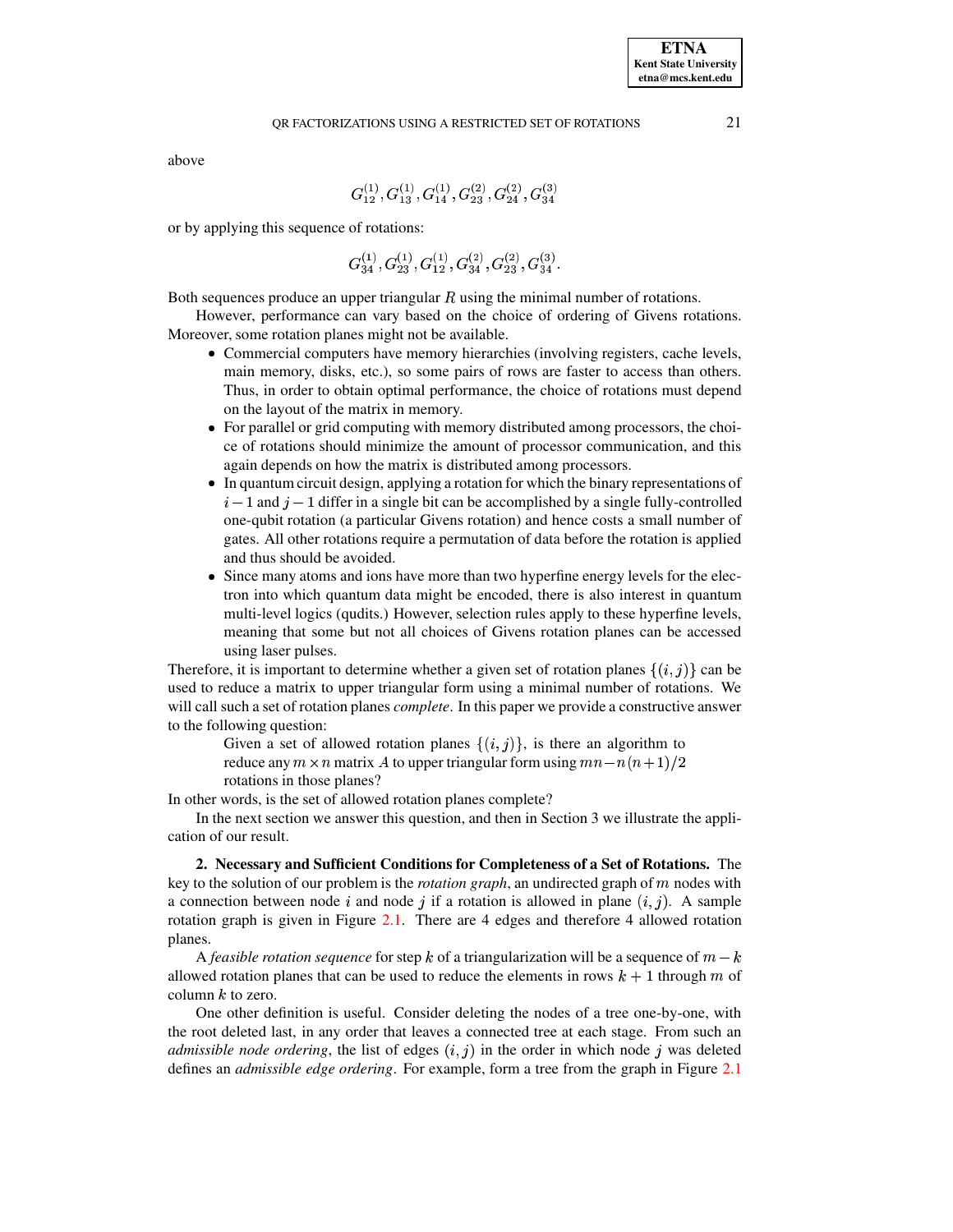## 22 D. O'LEARY AND S. S. BULLOCK



<span id="page-2-0"></span>FIG. 2.1. *A sample rotation graph.*

by removing the edge  $(2, 3)$  and rooting the graph at node 1. Then the three admissible edge and relations are orderings are

$$
(3, 4), (1, 3), (1, 2);\\ (3, 4), (1, 2), (1, 3);\\ (1, 2), (3, 4), (1, 3).
$$

Notice that these are exactly the three feasible rotation sequences  $(k = 1)$  for the rotation planes corresponding to the three edges that we kept.

One interesting rotation graph is the *star graph*, with node  $m$  connected by an edge to each other node. There are  $(m-2)!$  admissible edge orderings on the resulting tree rooted at m, corresponding to feasible rotation sequences that put  $m-1$  zeros in column 1 of a matrix using rotations  $(m, j)$ ,  $j = 2,... m - 1$  in any order, followed by the rotation  $(1, m)$ . It is easy to see that this set of  $m-1$  rotation planes is complete, since it can be used to reduce any  $m \times n$  ( $m \ge n$ ) matrix to upper triangular form.

A second interesting rotation graph is the chain. There are constraints on the node numbering for the chain, though. If the rotation graph is the chain  $1-2-3$ , then we can introduce zeros in the first column using the rotations  $(2,3)$  and  $(1,2)$ , and then in the second column using the rotation  $(2,3)$ , so these rotation planes are complete. If the rotation graph is the chain  $3-1-2$ , then we can introduce zeros in the first column using the rotations (1,3) and (1,2) in either order. But then there are no rotations that can be used to zero the element in row 3, column 2 of the matrix, so this set of rotation planes is not complete and is not sufficient for triangularization.

These examples lead us to understand that there is a correspondence between feasible rotation sequences and admissible edge orderings of trees derived from the rotation graph. We summarize this relation in the following result.

<span id="page-2-1"></span>LEMMA 2.1. *Suppose that an -node rotation graph is connected after removal of nodes* 1 *through*  $k-1$ .

*a.* Then there exists an admissible node ordering on the remaining  $m - k$  nodes.

*b.* An ordering of the edges of a spanning tree of the  $(m - k)$ -node graph, rooted at node <sup>x</sup>*, is admissible if and only if the corresponding rotation sequence at step* <sup>x</sup> *of the reduction of a matrix to upper triangular form is feasible.*

*Proof.* a. Create any spanning tree rooted at  $k$ . An admissible node ordering can be created by a depth first search, deleting children before parents.

b. Suppose we have an admissible ordering of the edges of a spanning tree rooted at node  $k$ , and consider the sequence of rotations corresponding to this ordering, where we use rotation  $(i, j)$  to eliminate the element in row j of the matrix when node j of the graph is deleted. Consider the first edge  $(i, j)$  in the list. One of its nodes, say j, the one further from  $k$ , does not appear later in the list, since it is being deleted. In the matrix, we can zero the element in row  $j$ , knowing that none of our later rotations will use this row and that either  $i = k$  or we will have a later opportunity to zero the element in row i, when its turn for node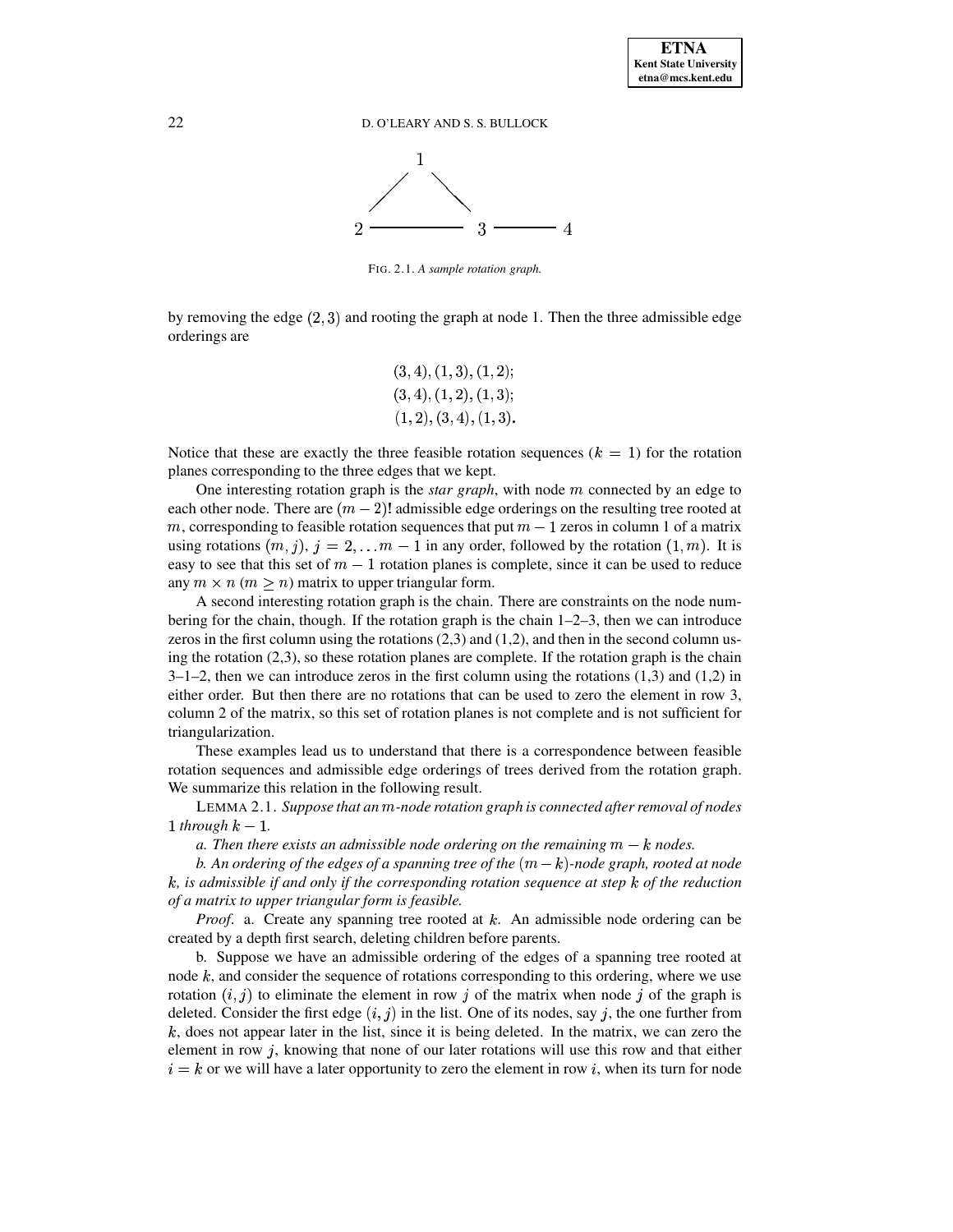deletion comes. We repeat this argument on each of the  $m-k$  edges in our list through the last edge, which uses rotation  $(k, j)$  to eliminate the last node other than k. Thus an admissible edge ordering induces a feasible rotation sequence.

Conversely, if we have a feasible rotation sequence, then it defines an elimination order for the nodes of the rotation graph, with  $k$  eliminated last. These rotations form a spanning tree rooted at  $k$  by directing each edge toward the node that is not eliminated.

<span id="page-3-1"></span>Now we can state the criterion for determining completeness of a set of allowed rotation planes, related to the notion of reachable sets [\[7,](#page-7-2) p.97].

THEOREM 2.2. *A set of allowed rotation planes*  $\{(i,j)\}$  *with*  $1 \le i, j \le m$  *is complete* if and only if for every node  $j$  there exists a path in the rotation graph from node  $m$  to node  $j$ *that* passes through no node numbered lower than j.

*Proof.* Suppose we have a node  $\dot{\jmath}$  for which such a path does not exist. When nodes  $1, \ldots, j-1$  are eliminated, the remaining rotation graph will be disconnected. If we try to do<br>climination in as humanism will be able at hart to aliminate all but any of the nanopara in the elimination in column  $i$ , we will be able at best to eliminate all but one of the nonzeros in the disconnected piece, but there is no rotation that will eliminate that last nonzero. Therefore, this set of allowed rotation planes is not complete.

Suppose these paths do exist. Then at each stage  $j$  ( $j = 1, \ldots, n$ ) of the elimination, the rotation graph is connected and thus by Lemma [2.1,](#page-2-1) an admissible edge ordering and a feasible rotation sequence exists. Therefore the set of rotation planes is complete.

<span id="page-3-0"></span>COROLLARY 2.3. A set of allowed rotation planes  $\{(i,j)\}$  with  $1 \leq i, j \leq m$  is com-<br>if and only if the patrtian couple group! group of the couple forms due deleting and conplete if and only if the rotation graph as well as each of the graphs formed by deleting nodes 1 *through*  $k$ *, for*  $k = 1, ..., n - 1$ *, are connected.* 

*Proof.* This connectedness property is necessary and sufficient for the existence of a path in the rotation graph from node  $m$  to node j that passes through no node numbered lower than  $j$ .  $\Box$ 

One obvious result is perhaps worth stating.

COROLLARY 2.4. *The minimal number of allowed rotation planes that can be used to reduce* a general  $m \times n$  *matrix* to upper *triangular* form is  $m - 1$ .

*Proof.* Since a connected graph on  $m$  nodes must have at least  $m-1$  edges, the statement follows from Corollary [2.3.](#page-3-0)  $\Box$ 

Thus the star graph and the chain graph with node numbers decreasing along each path from  $m$  give minimal sets of allowable rotation planes.

Finally, we generalize the concept of a complete set of rotations by allowing reorderings of the rows and columns of the matrix to be triangularized. We will call a set of allowed rotation planes *permutation-complete* if there exists a permutation matrix  $P$  such that any  $m \times m$  matrix A can be factored as  $P^{T}AP = (P^{T}QP)R$  where R is upper triangular, P is a permutation matrix, and Q is the product of at most  $m(m-1)/2$  rotations in the allowed rotation planes. (Equivalently, we could require that an  $m \times n$  matrix  $A$  ( $m \ge n$ ) can be factored into a permutation of an upper triangular matrix using  $mn - n(n + 1)/2$  such rotations.)

Realizing that permutations of  $Q$  correspond to renumberings of the nodes of the rotation graph, we characterize permutation-completeness in the next theorem.

THEOREM 2.5. *A set of allowed rotation planes is permutation-complete if and only if the rotation graph is connected.*

*Proof.* Suppose that the rotation graph is connected. As in the proof of Lemma [2.1,](#page-2-1) choose a spanning tree of the graph and create an admissible node ordering by depth-first search, deleting children before parents. With this numbering of the nodes of the rotation graph, Theorem [2.2](#page-3-1) tells us that the set of allowed rotation planes is complete.

Conversely, if the rotation graph is not connected, there is no renumbering that creates a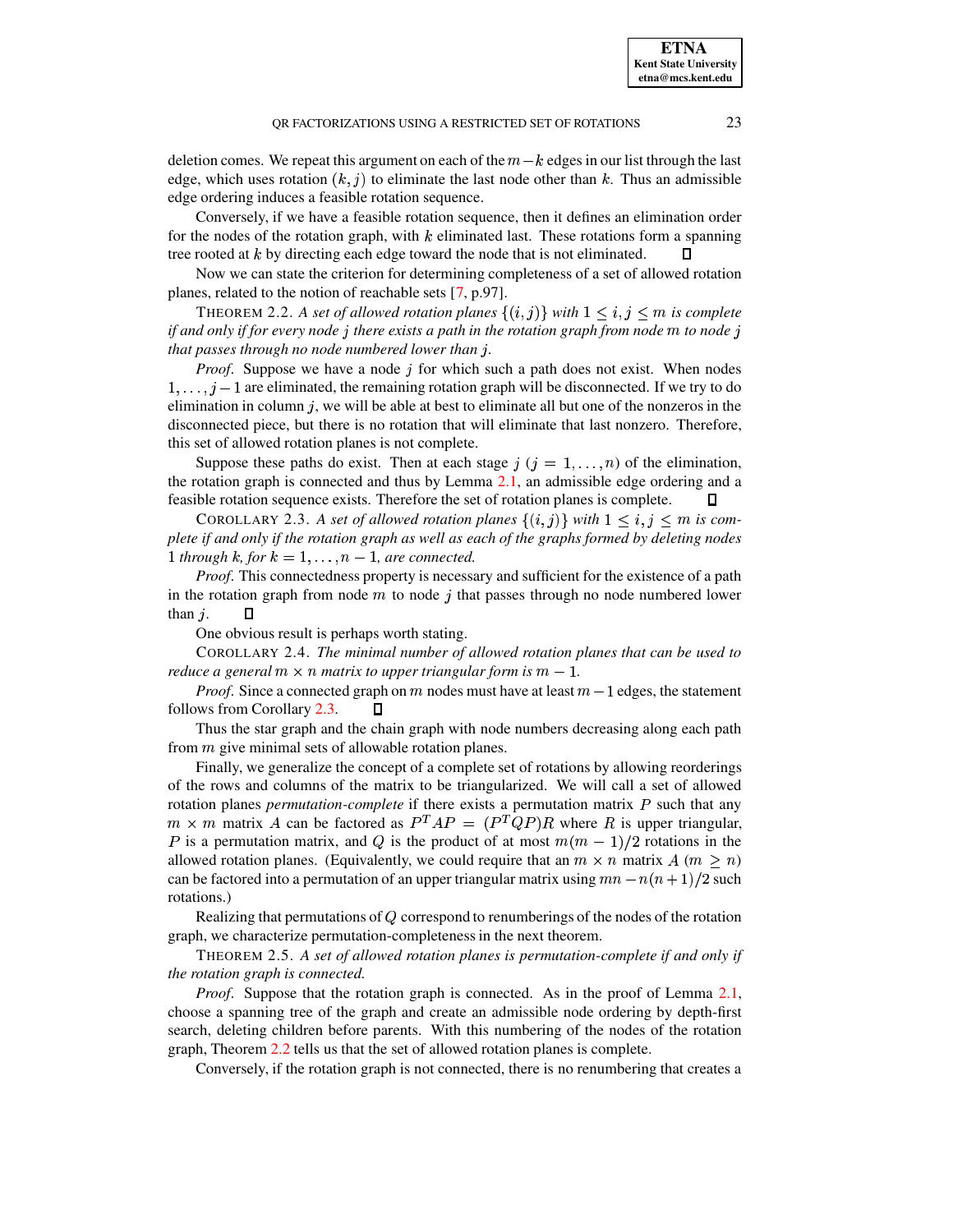#### 24 D. O'LEARY AND S. S. BULLOCK

path between nodes in the disjoint pieces, so we conclude from Theorem [2.2](#page-3-1) that this set of allowed rotation planes is not permutation-complete.  $\Box$ 

**3. Three Examples.** We apply our algorithms to two problems in constructing the sequence of gates to implement a quantum circuit and to QR factorization of a matrix distributed among parallel processors. For ease of notation, we number the rows and columns of an  $n \times n$ matrix from 0 to  $n-1$ , rather than from 1 to n, since this makes the graph connectivity more clear.

**3.1. Designing Quantum Circuits for 3 Qubits.** In quantum computing with 3 qubits, we transform a state vector of length  $2<sup>3</sup> = 8$  by multiplication by a unitary matrix. Due to the axioms of quantum mechanics, a data-state of a three quantum-bit quantum computer is described by a vector in the Kronecker product space  $\mathcal{H}_1 \otimes \mathcal{H}_1 \otimes \mathcal{H}_1$ , where  $\mathcal{H}_1$  is the onequbit state space spanned by vectors (or kets)  $|0\rangle$  and  $|1\rangle$ . The practical implication is that the most easily implemented unitary maps, which correspond to physical processes local to a single quantum-bit, are matrices of the form  $V \otimes I_2 \otimes I_2$ ,  $I_2 \otimes V \otimes I_2$ , and  $I_2 \otimes I_2 \otimes V$ , where V is a  $2 \times 2$  unitary matrix and  $I_{\ell}$  is the  $\ell \times \ell$  identity matrix. In order to apply an arbitrary unitary matrix, we would like to design our quantum circuits by factoring the unitary matrix into a product of matrices drawn from this collection of tensor products, but they are not sufficient. Indeed, the set of all matrices of the form  $U \otimes V \otimes W$  is ten dimensional and  $\frac{1}{2}$  cannot contain all  $8 \times 8$  unitary matrices. However, it is possible to obtain all unitary matrices by interleaving two-qubit operators, tensors of the form  $I_2 \otimes V$  and  $V \otimes I_2$  for V varying over  $4 \times 4$  unitary matrices [\[6\]](#page-7-3).

Instead of adding two-qubit operators, we augment this collection with *controlled* operations. The simplest of these is  $I_6 \oplus V$ . All are equivalent to replacing certain copies of V in the tensor product matrices by identity matrices. Physically,  $V$  is applied to the target qubit if and only if the control qubits carry a fixed logical state, usually chosen to have all qubits equal to one. Controlled gates may be implemented using a number of two-qubit gates that is linear in the number of controls  $[5, Fig.6]$  $[5, Fig.6]$ . Not all Givens rotations of an eight dimensional vector space are doubly-controlled gates, but every  $G_{ik}^{(0)}$  where the binary expansions of j and  $k$  differ in a single bit is.

Early papers on quantum circuit design (e.g., [\[5\]](#page-7-1)) used the traditional choice of rotations. For example, to reduce the first column of an  $8 \times 8$  matrix to upper triangular form, we apply the rotations in the order

$$
G_{01}^{(0)}, G_{02}^{(0)}, G_{03}^{(0)}, G_{04}^{(0)}, G_{05}^{(0)}, G_{06}^{(0)}, G_{07}^{(0)}.
$$

Only the rotations  $G_{01}$ ,  $G_{02}$ , and  $G_{04}$  satisfy the constraint that the binary representations of the indices  $i$  and  $j$  differ in a single bit.

There are 12 allowed rotation planes that satisfy the constraint, corresponding to the 12 edges of the rotation graph of Figure [3.1.](#page-5-0) Since this is a connected graph on the 8 nodes, and since deleting nodes in numerical order preserves connectivity, this set of rotation planes is complete. We can derive many elimination strategies that use only the allowed rotations. For example, for  $k=1$ , forming the spanning tree by breaking the edges (2,6), (6,7), (3,2), (4,5), and (3,7) and processing highest numbered nodes first gives the rotation sequence

$$
G_{57}^{(0)}, G_{46}^{(0)}, G_{15}^{(0)}, G_{04}^{(0)}, G_{13}^{(0)}, G_{02}^{(0)}, G_{01}^{(0)}, \\
$$

and this construction can be extended to hypercube rotation graphs of any size.

One such strategy has been described in [\[10\]](#page-7-4), optimizing the use of the tensor product structure. A construction for qudits, with a state space of dimension  $d^p$  ( $d > 2$ ) instead of  $2^p$ , is given in  $[3, 2]$  $[3, 2]$  $[3, 2]$ .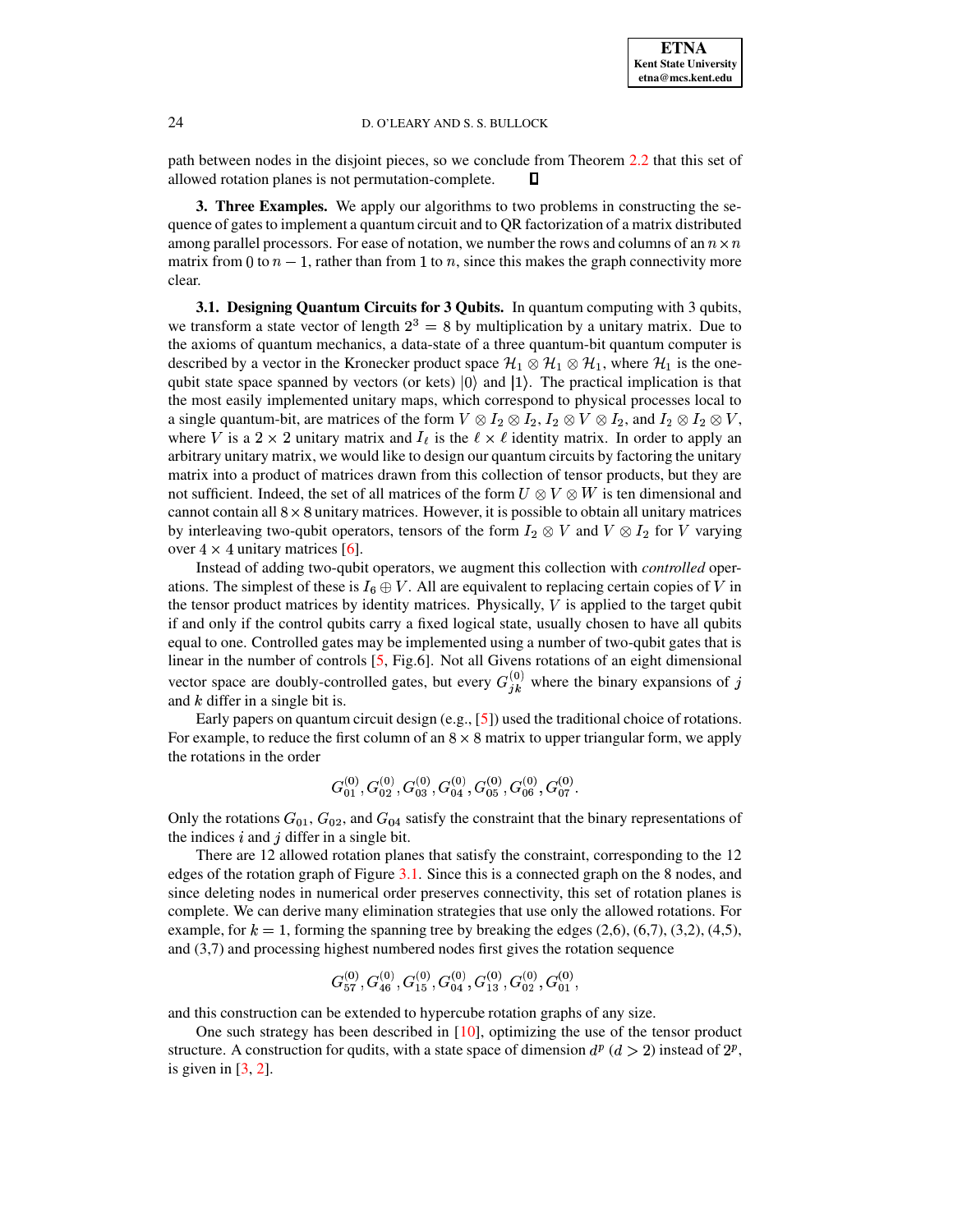QR FACTORIZATIONS USING A RESTRICTED SET OF ROTATIONS 25



<span id="page-5-0"></span>FIG. 3.1. The 3-qubit rotation graph (Section 3.1). Also, the allowed rotation planes for a hypercube (Section 3.2)

**3.2. Parallel QR Factorization.** If a QR factorization is to be computed on a hypercube multiprocessor, where the matrix is distributed as one row per processor, then the allowed rotation planes, the ones corresponding to communication only among neighboring processors, are exactly those corresponding to the edges of a hypercube, as illustrated in Figure [3.1](#page-5-0) for  $n=8$  processors.

If a block of rows is distributed on each processor, then the hypercube rotations are sufficient to add to the rotations local to each processor in order to form a complete set of rotation planes.

One such elimination strategy was developed by Chu and George [\[4\]](#page-7-7). In addition to using only the allowed rotations, it is important to minimize the height of the spanning tree and the degree of the nodes within it, since this determines the time needed for the decomposition.

**3.3. Designing Quantum Circuits for Qudits.** The alkali of <sup>87</sup>Rb is being investigated for its use in quantum computing. The 8 hyperfine levels of its ground state can be used to encode quantum information as a qudit with  $d=3$  bits. (In the Dirac notation, the statespace of such a qudit is isomorphic to  $\mathcal{C}^d$  with spanning kets  $|0\rangle, |1\rangle, \ldots, |d-1\rangle$ .) For physical space  $\zeta$  is the  $\zeta$  of  $\zeta$  and  $\zeta$ . reasons, only the 8 rotation planes corresponding to the edges of the graph of Figure [3.2](#page-6-0) are allowed  $[9, 1]$  $[9, 1]$  $[9, 1]$ .

If we are constrained to the ordering given in the graph, this set of rotation planes is not complete; for example, there is no path from 5 to 7 that does not pass through 0. Therefore, in order to do the reduction, we must, for instance, add the ability to do *swaps*, permutations of two rows in order to position them for the allowed rotation planes. These permutations are themselves (trivial) rotations. Counting permutations, 54 rotations are required to reduce a general matrix  $8 \times 8$  matrix to upper triangular form.

In this application, however, ordering is not important, so the critical property is permutation-completeness. The rule (Corollary [2.3\)](#page-3-0) is to delete the nodes in an order that ensures that the remaining graph at each stage is connected. So, for example, 7 must be deleted before 0, and 3 must be deleted before 2. Once a node is deleted from the cycle (0-5-2-4-1-6), then the ordering on the remaining nodes must be such that we delete from one or both ends of the resulting chain of 5 nodes.

The minimum number of rotations required is  $8 * 7/2 = 28$ . One ordering that requires only 28 allowed rotations (gates) is 7,0,6,5,3,2,4,1, and here is one minimal feasible rotation sequence:

**ETNA Kent State University etna@mcs.kent.edu**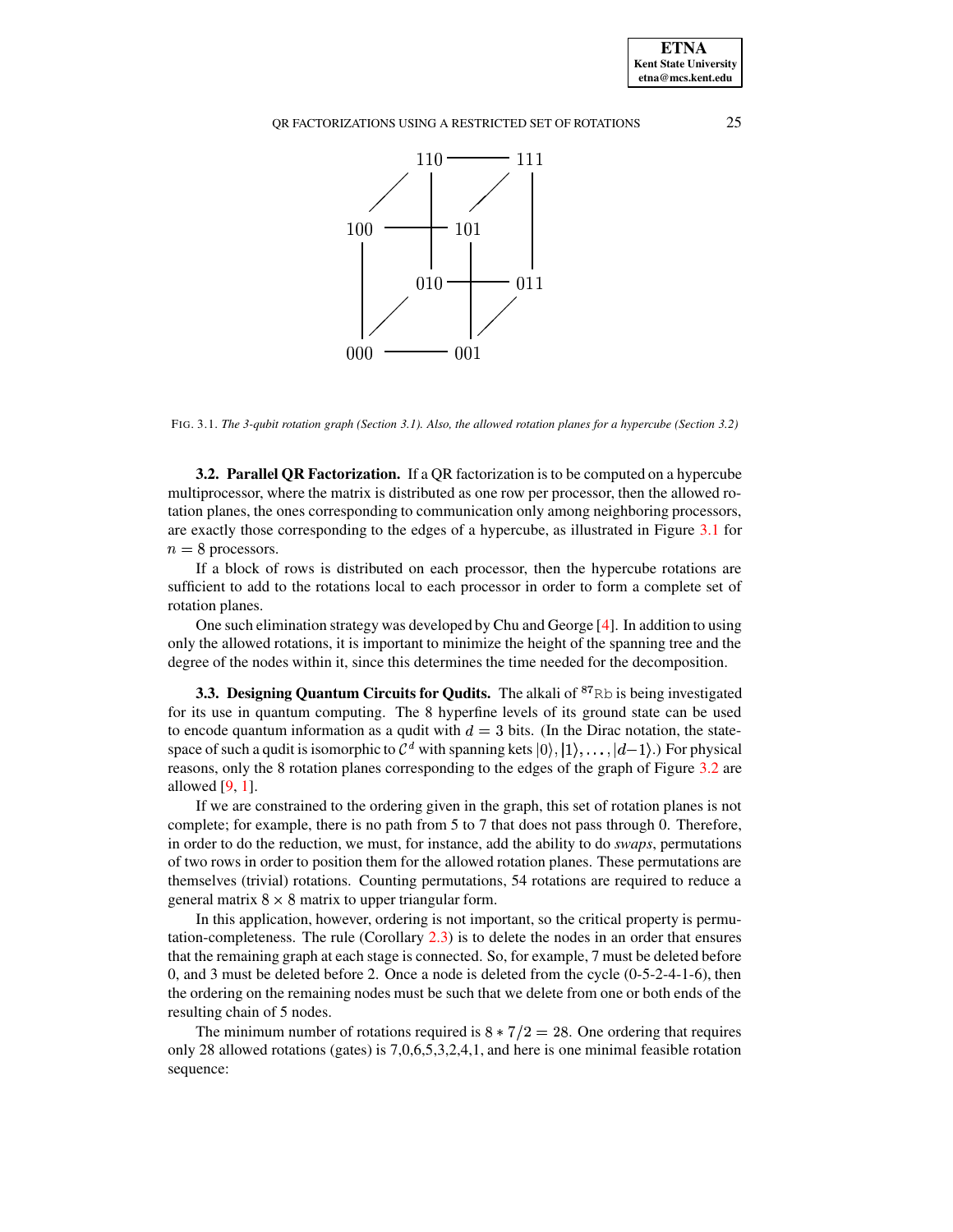# 26 D. O'LEARY AND S. S. BULLOCK



<span id="page-6-0"></span>FIG. 3.2. *The qudit rotation graph.*

• Step 1: Reduce column 7 to a single nonzero by the rotation sequence

$$
G_{4,1}^{(7)}, G_{2,4}^{(7)}, G_{2,3}^{(7)}, G_{5,2}^{(7)}, G_{0,5}^{(7)}, G_{0,6}^{(7)}, G_{7,0}^{(7)}.
$$

• Step 2: Reduce column 0 to 2 nonzeros by the rotation sequence

$$
G_{41}^{(0)}, G_{24}^{(0)}, G_{23}^{(0)}, G_{52}^{(0)}, G_{05}^{(0)}, G_{06}^{(0)}.
$$

• Step 3: Reduce column 6 to 3 nonzeros by the rotation sequence

$$
G_{25}^{(6)}, G_{23}^{(6)}, G_{42}^{(6)}, G_{14}^{(6)}, G_{61}^{(6)}.
$$

• Step 4: Reduce column 5 to 4 nonzeros by the rotation sequence

$$
G_{41}^{(5)}, G_{24}^{(5)}, G_{23}^{(5)}, G_{52}^{(5)}.
$$

• Step 5: Reduce column 3 to 5 nonzeros by the rotation sequence

$$
G_{41}^{(3)}, G_{24}^{(3)}, G_{32}^{(3)}.\nonumber \\
$$

• Step 6: Reduce column 2 to 6 nonzeros by the rotation sequence

$$
G_{41}^{(2)}, G_{24}^{(2)}.\,
$$

• Step 7: Reduce column 4 to 7 nonzeros by the rotation sequence

 $G_{41}^{(4)}$ .

**4. Conclusions.** We have developed the rotation graph as a tool to devise elimination orderings in Givens QR factorizations. Properties of this graph characterize sets of rotation planes that are complete (or permutation-complete) and identify rotation planes to add to complete an incomplete set. Through spanning trees, we also have a constructive way to determine all feasible rotation sequences for performing the QR factorization. This construction could be automated for quantum circuit design.